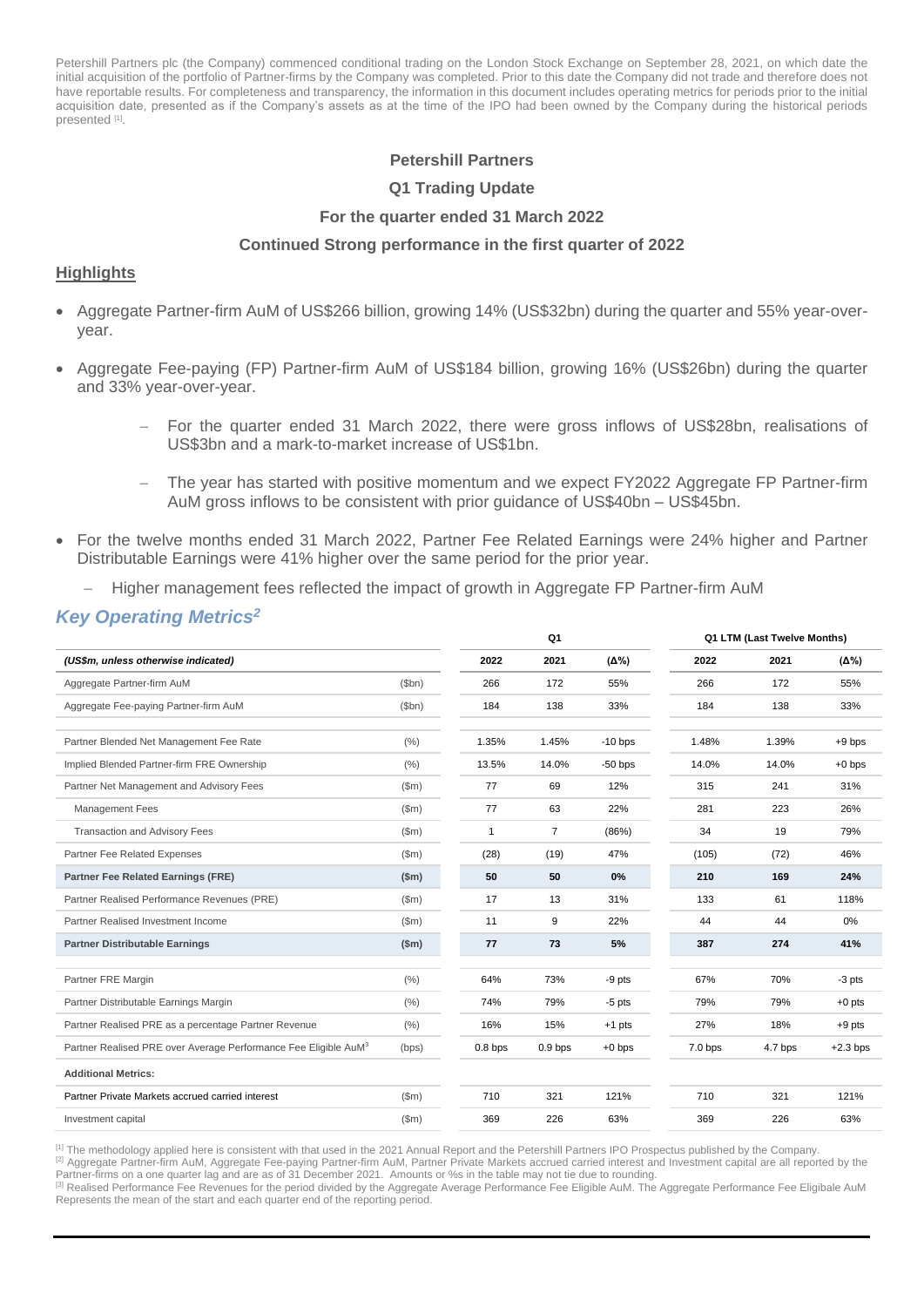# *Review of Key Operating Metrics*

## **Aggregate Partner-firm AuM**

Aggregate Partner-firm AuM grew 14% in the quarter and 55% year-over-year to US\$266 billion.

The largest contribution of AuM by a single Partner-firm fund represented 5% of Aggregate Partner-firm AuM, highlighting the diversified nature of the Company.

## **Aggregate Fee-paying (FP) Partner-firm AuM**

Aggregate Fee-paying Partner-firm AuM grew 16% in the quarter and 33% year-over-year to US\$184 billion. This growth was entirely driven by organic fundraising.

For the quarter ended 31 March 2022, there were gross inflows of US\$28bn, realisations of US\$3bn and a markto-market increase of US\$1bn.

The below table reconciles Aggregate Fee-paying Partner-firm AuM to Aggregate Partner-firm AuM for the quarter ended 31 March 2022:

|                                       |       | Q1   |
|---------------------------------------|-------|------|
| (US\$bn unless otherwise indicated)   |       | 2022 |
| Aggregate Fee-paying Partner-firm AuM | (Sbn) | 184  |
| AuM not yet paying fees               | \$bn) | 1    |
| Fee Exempt AuM                        | \$bh) | 16   |
| Investment performance                | \$bh) | 65   |
| Aggregate Partner-firm AuM            | (5bn) | 266  |

## **Partner Net Management and Advisory Fees**

Partner Net Management and Advisory Fees grew 12% year-over-year to US\$77 million. The strong growth in management fees reflected growth in Aggregate Fee-paying AuM amidst a strong fundraising environment.

## **Partner Fee Related Earnings (FRE)**

Partner Fee Related Earnings were US\$50 million in the quarter. For the last twelve months, Partner Fee Related Earnings were US\$210 million.

Excluding Transaction and Advisory Fees, Partner Fee Related Earnings increased 14% year over year to US\$49 million. This increase was driven by a 22% increase in Management Fees caused by the growth in Aggregate FP Partner-firm AuM for the period.

For the quarter ended 31 March 2022 Transaction and Advisory Fees were US\$1 million compared to US\$7 million for the quarter ended 31 March 2021. The comparative quarter reflects a higher than average amount while the amount for the current period is lower than average.

## **Partner Realised Performance Revenues (PRE)**

Partner Realised Performance Revenues (PRE) represent a direct participation in any upside performance of Partner-firms' funds and products and totalled US\$17 million in the quarter, increasing 31% year-over-year.

## **Partner Realised Investment Income**

As an owner of equity in the Partner-firms, the Company shares in a percentage of any such investment and balance sheet income, while also realising Investment Income through realisations of a number of underlying Partner-firms' funds.

Realised Investment Income totalled US\$11 million in the quarter.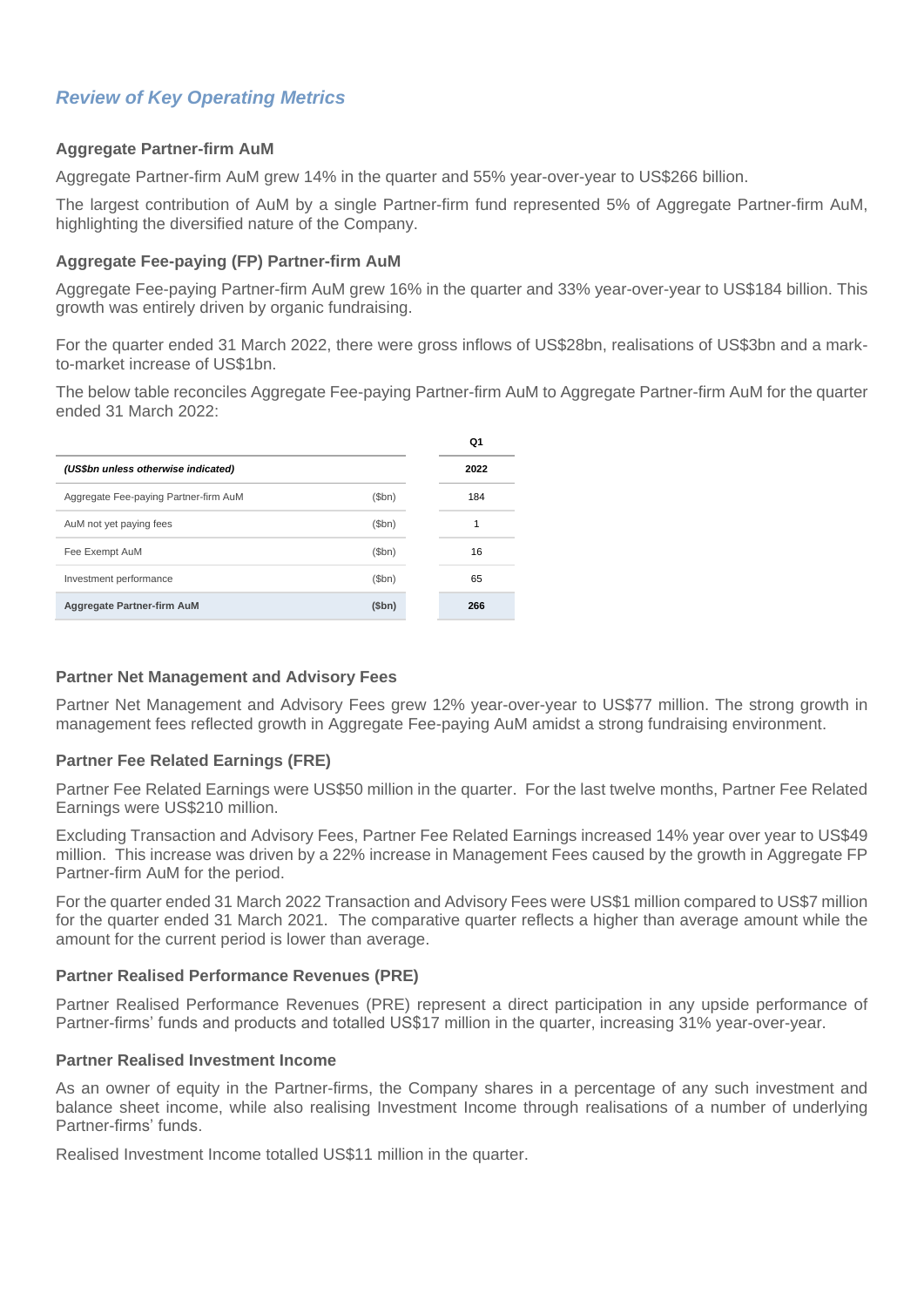## **Partner Distributable Earnings**

Partner Distributable Earnings totalled US\$77 million in the quarter and US\$387 million for the twelve months ended 31 March 2022.

Higher management fees reflected the impact of growth in Aggregate FP Partner-firm AuM.

The increase in Partner Fee Related Expenses primarily reflected an increase in the overall number of employees within the Partner-firms as they executed on their growth strategies.

## **2022 Guidance**

## **Headline Guidance**

- US\$40 US\$45 billion FY 2022 organic gross Aggregate Fee-paying AuM raise. The Company's full-year estimate for realisation and reduction in Aggregate Fee-paying AuM from more mature investment programs amounts to between US\$5 to US\$10 billion.
- Acquisitions: US\$100 US\$300 million across 3-6 transactions
- Progressive dividend
- Company margin: 85-90% adjusted EBIT margin excluding exceptionals

## **Detailed Guidance**

- Partner FRE Margin: Stable on an organic basis at c. 65-70%
- Partner FRE ownership: Stable on an organic basis at 13-14%
- Partner Blended Net Management Fee Rate: Stable on an organic basis at ~1.5%
- Partner Realised PRE as a percentage of Partner Revenue: c. 20%-30% of total Partner Revenues
- Tax and Tax Equivalent: c. 12-14% on a medium term basis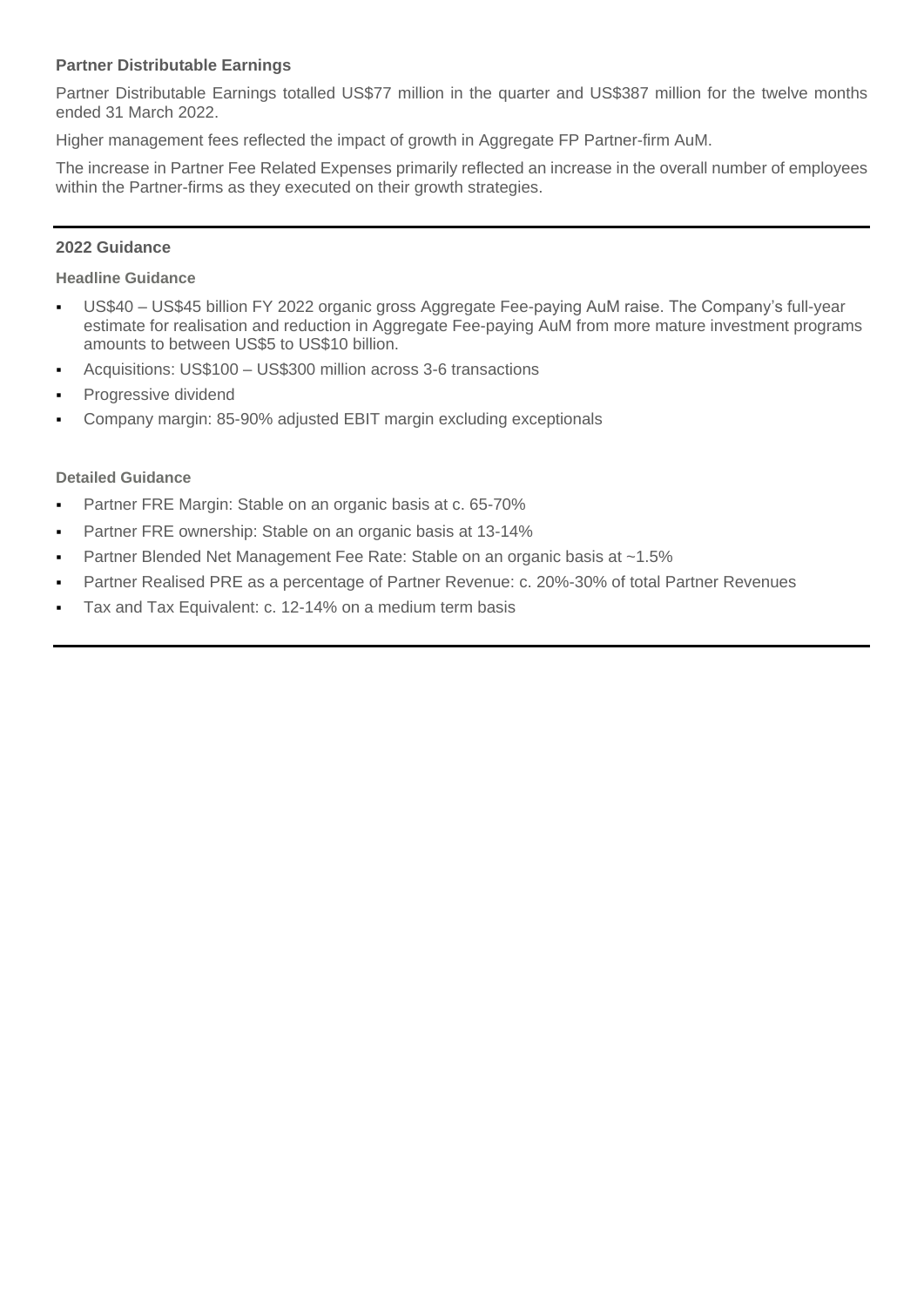## **Details of investor and analyst conference call**

There will be a conference call for investors and analysts at 12.00pm BST today hosted by Ali Raissi and Robert Hamilton Kelly to discuss the Q1 2022 Trading Statement, followed by a Q&A session.

All interested parties are invited to participate via telephone or the audio webcast. Please click here to access the [webcast.](https://event.webcasts.com/viewer/portal.jsp?ei=1509448&tp_key=4ccdad6376)

Conference Call Information:

Domestic: +44(0)330-165-4021 International: +1-646-828-8084 Conference ID: 3063818

All participants are asked to dial in approximately 10-15 minutes prior to the call, referencing "Petershill Partners" when prompted.

Replay Information:

An archived replay of the call will be available on the [webcast link.](https://event.webcasts.com/viewer/portal.jsp?ei=1509448&tp_key=4ccdad6376)

Please direct any questions regarding obtaining access to the conference call to Petershill Partners Investor Relations, via e-mail, at [PHP-Investor-Enquiries@gs.com](mailto:PHP-Investor-Enquiries@gs.com)

## **Analyst / Investor enquiries:**

| Ayesha Parra                                                                   | $+1 - 212 - 902 - 1000$ |
|--------------------------------------------------------------------------------|-------------------------|
| <b>Nigel Beslee</b>                                                            | +44 (0) 207 774 1000    |
| <b>Media enquiries:</b>                                                        |                         |
| <b>Finsbury Glover Hering</b>                                                  |                         |
| Faeth Birch / Michael Turner / Sam Moodie                                      | +44 (0) 207 251 3801    |
| Please note Petershill Partners financial calendar for the remainder for 2022: |                         |
| Announcement of AuM as of 30 June 2022                                         | 20 July 2022            |
| Interim results to 30 June 2022                                                | 21 September 2022       |
| Q3 Trading Update to 30 September 2022                                         | 22 November 2022        |

The conference call will not be open to investors located in the United States or to "U.S. persons" as defined in Regulation S under the US Securities Act of 1933, as amended, (Regulation S) except to "qualified purchasers" as defined in the US Investment Company Act of 1940, as amended (the Investment Company Act). In addition, the conference call will not be open to persons located in or resident of any jurisdiction where to do so would constitute a violation of the relevant laws of such jurisdiction. By attending the conference call, you represent to being (i) (a) outside the United States and not a "U.S. person" as defined in Regulation S or (b) a "qualified purchaser" as defined in the Investment Company Act, and (ii) not located in or resident of any jurisdiction where to do so would constitute a violation of the relevant laws of such jurisdiction.

### **ABOUT PETERSHILL PARTNERS**

Petershill Partners plc (the "Company" or "Petershill Partners") and its Subsidiaries (the "Group") is a diversified, global alternatives investment group focused on private equity and other private capital strategies. Through our economic interests in 23 alternative asset management firms ("Partner-firms"), we provide investors with exposure to the growth and profitability of the alternative asset management industry. The Company completed its initial acquisition of the portfolio of Partner-firms on 28 September 2021 and was admitted to listing and trading on the London Stock Exchange on 1 October 2021 (ticker: PHLL). The Company is operated by Goldman Sachs Asset Management ("Goldman Sachs" or the "Operator") and is governed by a diverse and fully independent Board of Directors (the "Board").

Through our Partner-firms, we have exposure to \$266 billion of total assets under management ("AuM"), comprising a diverse set of more than 200 long-term private equity and other private capital funds where capital is typically locked in over a multi-year horizon. These underlying funds generate recurring management fees and the opportunity for meaningful profit participation over the typical 8+ year lifecycles of such funds. We believe our approach is aligned with the founders and managers of our Partner-firms and, as a result, allows the Company to participate in these income streams in a way that provides high-margin, diversified and stable cash flows for our shareholders.

For more information, visi[t https://www.petershillpartners.com.](https://www.petershillpartners.com/) Information on the website is not incorporated by reference into this press release and is provided merely for convenience.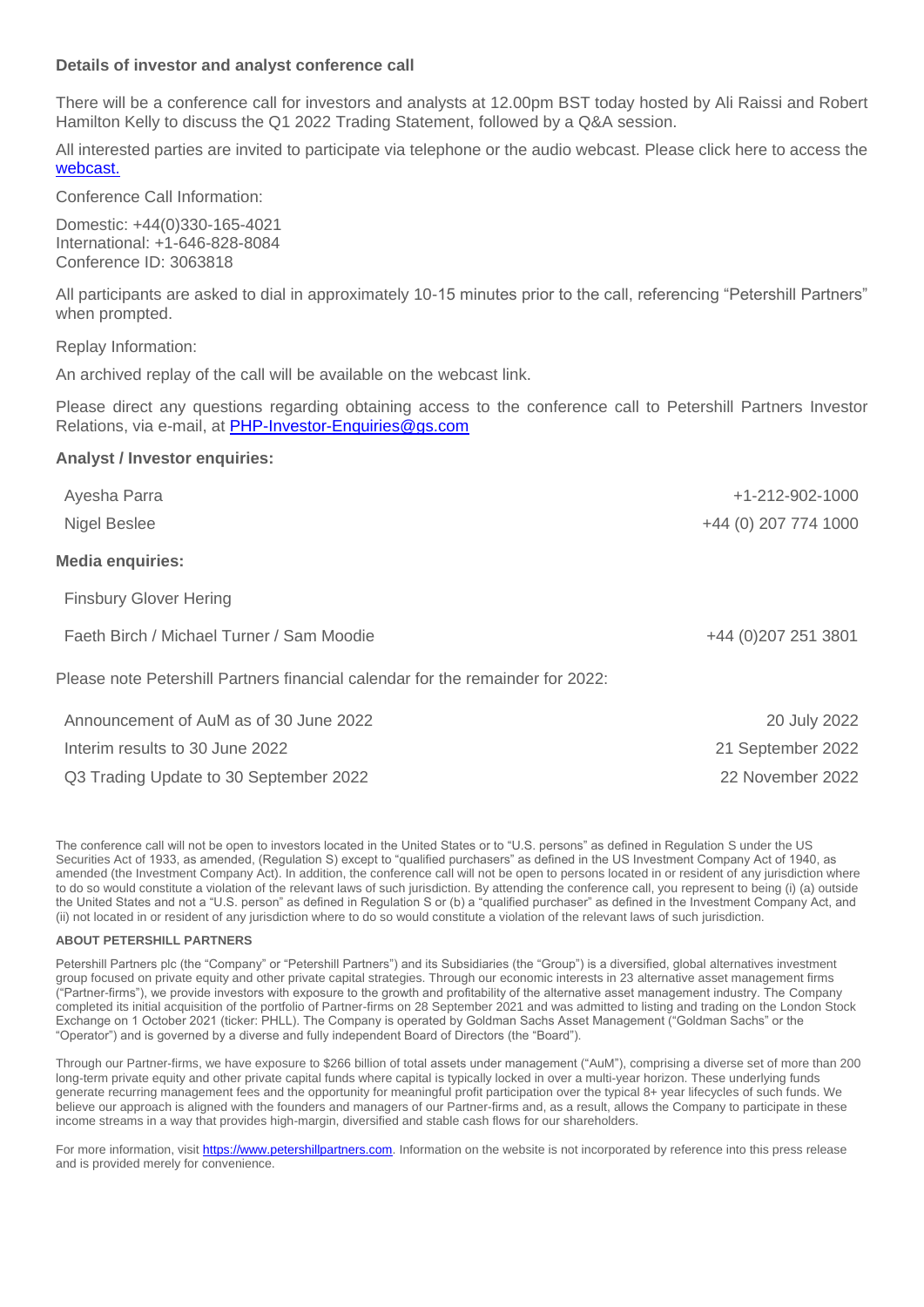# **Appendix**

## *AuM\**

|                                                                |       |             |             |             |             |             | Q <sub>1</sub><br>Q-on-Q | YTD***       | <b>LTM</b>   |
|----------------------------------------------------------------|-------|-------------|-------------|-------------|-------------|-------------|--------------------------|--------------|--------------|
| (US\$bn, unless otherwise indicated)                           |       | Mar-31-2022 | Dec-31-2021 | Sep-30-2021 | Jun-30-2021 | Mar-31-2021 | $(\Delta\%)$             | $(\Delta\%)$ | $(\Delta\%)$ |
| Aggregate Partner-firm AuM                                     | \$bn) | 266         | 234         | 203         | 187         | 172         | 14%                      | 14%          | 55%          |
| Aggregate Fee-paying Partner-firm AuM                          | \$bn) | 184         | 158         | 145         | 137         | 138         | 16%                      | 16%          | 33%          |
| Average Aggregate Fee-paying Partner-firm AuM **               | \$bn) | 153         | 142         | 138         | 134         | 128         | 8%                       | 8%           | 20%          |
| Aggregate Performance Fee Eligible Partner-firm AuM            | \$bn) | 241         | 208         | 178         | 169         | 154         | 16%                      | 16%          | 56%          |
| Average Aggregate Performance Fee Eligible Partner-firm AuM ** | \$bn) | 187         | 167         | 156         | 142         | 131         | 12%                      | 12%          | 43%          |
| <b>Additional Metrics</b>                                      |       |             |             |             |             |             |                          |              |              |
| Partner Private Markets Accrued Carried Interest               | \$m\$ | 710         | 649         | 575         | 419         | 321         | 9%                       | 9%           | 121%         |
| Investment capital                                             | \$m\$ | 369         | 369         | 2821        | 253         | 226         | 0%                       | 0%           | 63%          |
|                                                                |       |             |             |             |             |             |                          |              |              |

*\*All AuM figures are based on a one-period (3-month) lag due to the timing of the financial information received by the Operator from the Partner-firms.*

*\*\* Average Aggregate AuM figures represent the mean at the start and each quarter end of the reporting period. \*\*\* Percentage change relative to Dec-31-2021.*

*<sup>1</sup>Amount has been updated to reflect revised information reported by the Partner-firms. Amount reported in the Q3 trading statement ending 30 September 2021 was \$226 million.*

## *Key Operating Metrics – Definitions*

This document contains certain key operating metrics that are not defined or recognised under IFRS.

The Operator and the Directors use these key operating metrics to help evaluate trends, assess the performance of the Partner-firms and the Company, analyse and test dividends received from the Partner- firms and inform operating, budgeting and re-investment decisions. The Directors believe that these metrics, which present certain operating and other information in respect of the Partner-firms, provide an enhanced understanding of the underlying portfolios and performance of the Partner-firms and are therefore essential to assessing the investments and performance of the Company.

The key operating metrics described in this section are derived from financial and other information reported to the Operator by the Partner-firms. The Operator, with the assistance of an independent accounting firm, performs due diligence procedures on the information provided by the Partner-firms. It should be noted, however, that these due diligence procedures do not constitute an audit.

In addition, each Partner-firm may account for and define certain financial and other information differently from one another. For example, each Partner-firm may calculate its fee-paying AuM differently, the result of which being that the inputs of the Company's Aggregate FP AuM are not consistently calculated.

Whilst the operating metrics described in this section are similar to those used by other alternative asset managers, there are no generally accepted principles governing their calculation, and the criteria upon which these metrics are based can vary from firm to firm. These metrics, by themselves, do not provide a sufficient basis to compare the Partner-firms' or the Company's performance with that of other companies.

None of Partner Distributable Earnings, Partner FRE, Partner Realised Performance Revenues or Partner Realised Investment Income are measures of or provide any indication of profits available for the purpose of a distribution by the Company within the meaning of section 830 of the Companies Act 2006, or of any Partner-firm in accordance with the equivalent applicable rules.

### **Aggregate Partner-firm AuM**

Aggregate Partner-firm AuM is defined as the sum of (a) the net asset value of the Partner-firms' underlying funds and investment vehicles, and in most cases includes co-investment vehicles, GP commitments and other non-fee paying investment vehicles and (b) uncalled commitments from these entities, as reported by the Partner-firms to the Operator from time to time and aggregated by the Operator without material adjustment. This is an aggregated figure across all Partner-firms and includes Partner-firm AuM outside of the Company's ownership interest in the Partner-firms.

The Operator and the Directors consider Aggregate Partner-firm AuM to be a meaningful measure of the size, scope and composition of the Partnerfirms, as well as of their capital raising activities. The Operator uses Aggregate Partner-firm AuM to inform operating, budgeting and re-investment decisions.

### **Aggregate Fee-paying AuM**

Aggregate Fee-paying AuM is defined as the portion of Aggregate Partner-firm AuM for which Partner-firms are entitled to receive management fees, as reported by the Partner-firms to the Operator. The principal difference between Aggregate FP AuM and Aggregate Partner-firm AuM is that Aggregate FP AuM typically excludes co- investment on which Partner-firms generally do not charge fees and, to a lesser extent, fund commitments in Partner-firm funds (i) on which fees are only earned on investment, rather than from the point of commitment and (ii) where capital has been raised but fees have not yet been activated. This may also include legacy assets where fees are no longer being charged.

The Operator and the Directors consider Aggregate Fee-paying AuM to be a meaningful measure of the Partner-firms' capital base upon which they earn management fees and use the measure in assessing the management fee related performance of the Partner-firms and to inform operating, budgeting and re-investment decisions.

### **Aggregate Performance Fee Eligible Partner-firm AuM**

The amount of Aggregate Partner-firm AuM that is eligible for carried interest.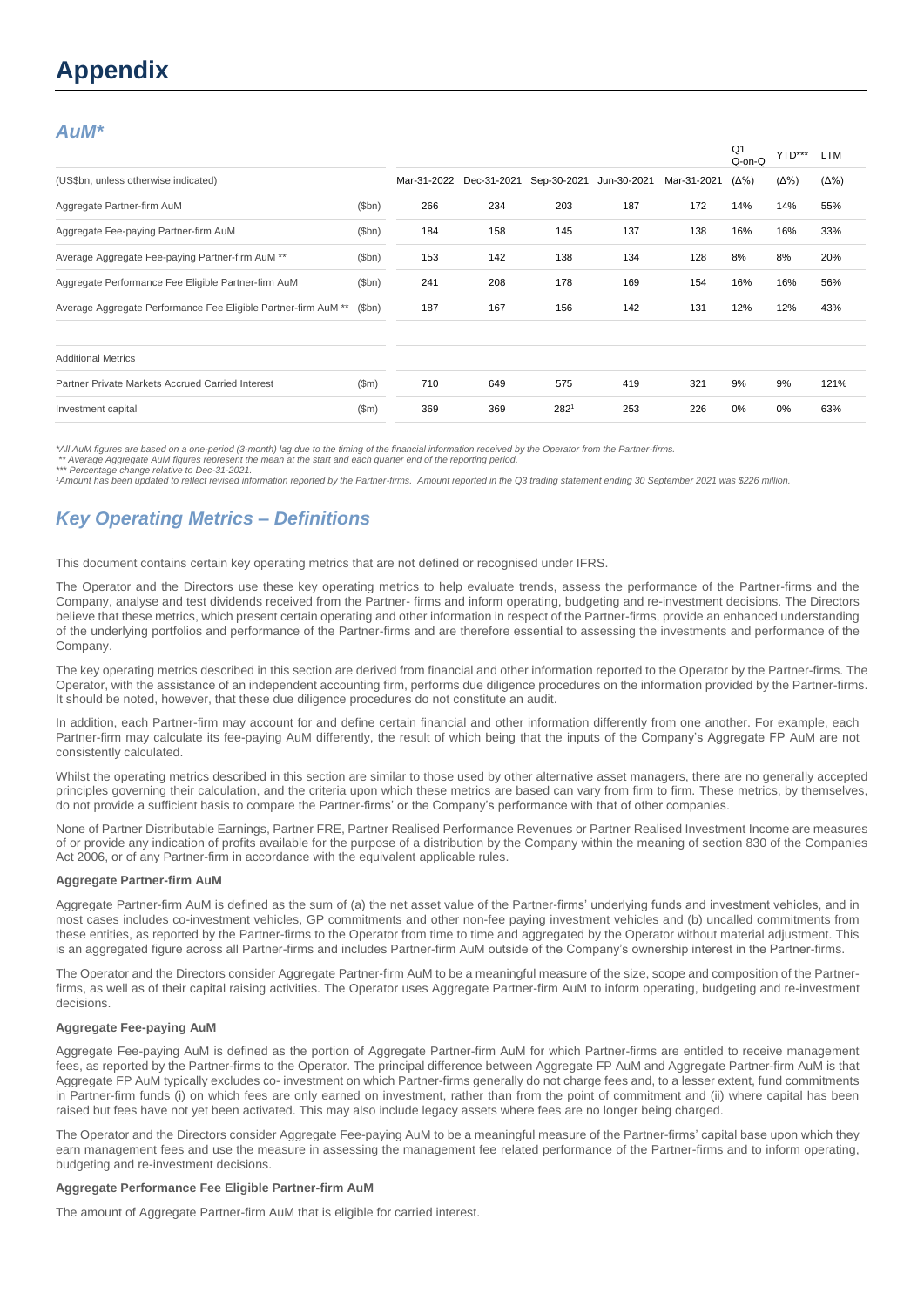### **Partner Blended Net Management Fee Rate**

Partner Blended Net Management Fee Rate is defined as Partner Net Management and Advisory Fees for the period divided by the average Aggregate Fee-paying AuM weighted for the Company's ownership interests in each Partner-firm. The average Aggregate Fee-paying AuM is calculated as the mean of the Aggregate Fee-paying AuM at the start and each quarter end of the reporting period. Excludes new acquisitions where the Company has not yet started to receive or have only received partial period amounts of Partner Net Management and Advisory Fees.

The Operator and the Directors consider Partner Blended Net Management Fee Rate to be a key metric in assessing the Company's overall management fee-related performance.

### **Implied Blended Partner-firm FRE Ownership**

Implied Blended Partner-firm FRE Ownership is defined as the weighted average of the Company's ownership stake in the Partner-firms' management fee-related earnings and is calculated based on the contribution of average Aggregate FP AuM from Partner-firms, at the start and each quarter end of the reporting period. It will therefore be expected to change to some degree from period to period based on the contribution to average Aggregate FP AuM of each Partner-firm, even if the actual ownership of each underlying Partner-firm does not change. Excludes new acquisitions where Petershill has not yet started to receive or have only received partial period amounts of Partner Net Management and Advisory Fees.

The Operator and the Directors consider Implied Blended Partner-firm FRE Ownership to be a meaningful measure of the composition of the Company's investments.

### **Partner Net Management and Advisory Fees**

Partner Net Management and Advisory Fees is defined as the Company's aggregate proportionate share of the Partner-firms' net management fees (as reported by the Partner-firms to the Operator), including monitoring and advisory fees, payable by the Partner-firms' funds to their respective Partner-firms for the provision of investment management and advisory services.

The Operator and the Directors consider Partner Net Management and Advisory Fees to be a meaningful measure of the management fee-related performance of the Partner-firms, and the Operator uses this metric to analyse and test income received from the Partner-firms and to inform operating, budgeting and re-investment decisions.

### **Partner Fee Related Earnings (FRE) and Partner FRE Margin**

Partner FRE is defined as Partner Net Management and Advisory Fees, less the Partner-firms' operating expenses and fixed and bonus compensation (but not performance fee-related expenses) allocable to the Company's share of Partner Net Management and Advisory Fees, as reported by the Partner-firms to the Operator, and subject to applicable contractual margin protections in respect of certain Partner-firms. Partner FRE Margin is defined as Partner FRE divided by Partner Net Management and Advisory Fees.

The Operator and the Directors consider Partner FRE and Partner FRE Margin to be meaningful measures of the management fee-related earnings of the Partner-firms and key performance indicators of the Company's income from investments in management companies derived from management fee income. The Operator uses this metric to analyse and test dividends received from the Partner-firms, as well as to inform operating, budgeting and re-investment decisions.

### **Partner Realised Performance Revenues**

Partner Realised Performance Revenues is defined as the Company's aggregate proportionate share of the Partner-firms' realised carried interest allocations and incentive fees payable by the Partner-firms' funds to their respective Partner-firms, less any realised performance fee-related expenses of the Partner-firms allocable to the Company's share of performance fee-related revenues, as reported by the Partner-firms to the Operator.

The Company's share of the Partner-firms' performance fee-related earnings will be lower than its share of the Partner-firms' management feerelated earnings because the Company's ownership stake in the Partner-firms' performance fee-related earnings is lower than its ownership stake in the Partner-firms' management fee-related earnings.

The Operator and the Directors consider Partner Realised Performance Revenues to be a meaningful measure of the performance fee-related earnings of the Partner-firms and key performance indicator of the Company's income from investments in management companies derived from performance fee income. The Operator uses this metric to analyse and test dividends received from the Partner-firms, as well as to inform operating, budgeting and re-investment decisions.

#### **Partner Realised Investment Income**

Partner Realised Investment Income is defined as the Company's aggregate proportionate share of Partner-firm earnings resulting from the realised gains and losses or any distributed income from the investments held on Partner-firms' balance sheets, as reported by the Partner-firms to the Operator. Partner Realised Investment Income is also realised by the Company through a limited number of direct stakes in certain Partner-firms' funds. Realised Investment Income includes income that has been realised but not yet paid, as well as amounts that are realised and either fully or partially reinvested.

The Company's share of the Partner-firms' investment and balance sheet income will be lower than its share of the Partner-firms' management feerelated earnings because the Company's ownership stake in the Partner-firms' investment and balance sheet income is lower than its ownership stake in the Partner-firms' management fee-related earnings.

The Operator and the Directors consider Partner Realised Investment Income to be a meaningful measure of the investment performance of certain assets held by the Partner-firms and key performance indicator of the Company's income from investments in management companies derived from investment income. The Operator uses this metric to analyse and test dividends received from the Partner-firms, as well as to inform operating, budgeting and re-investment decisions.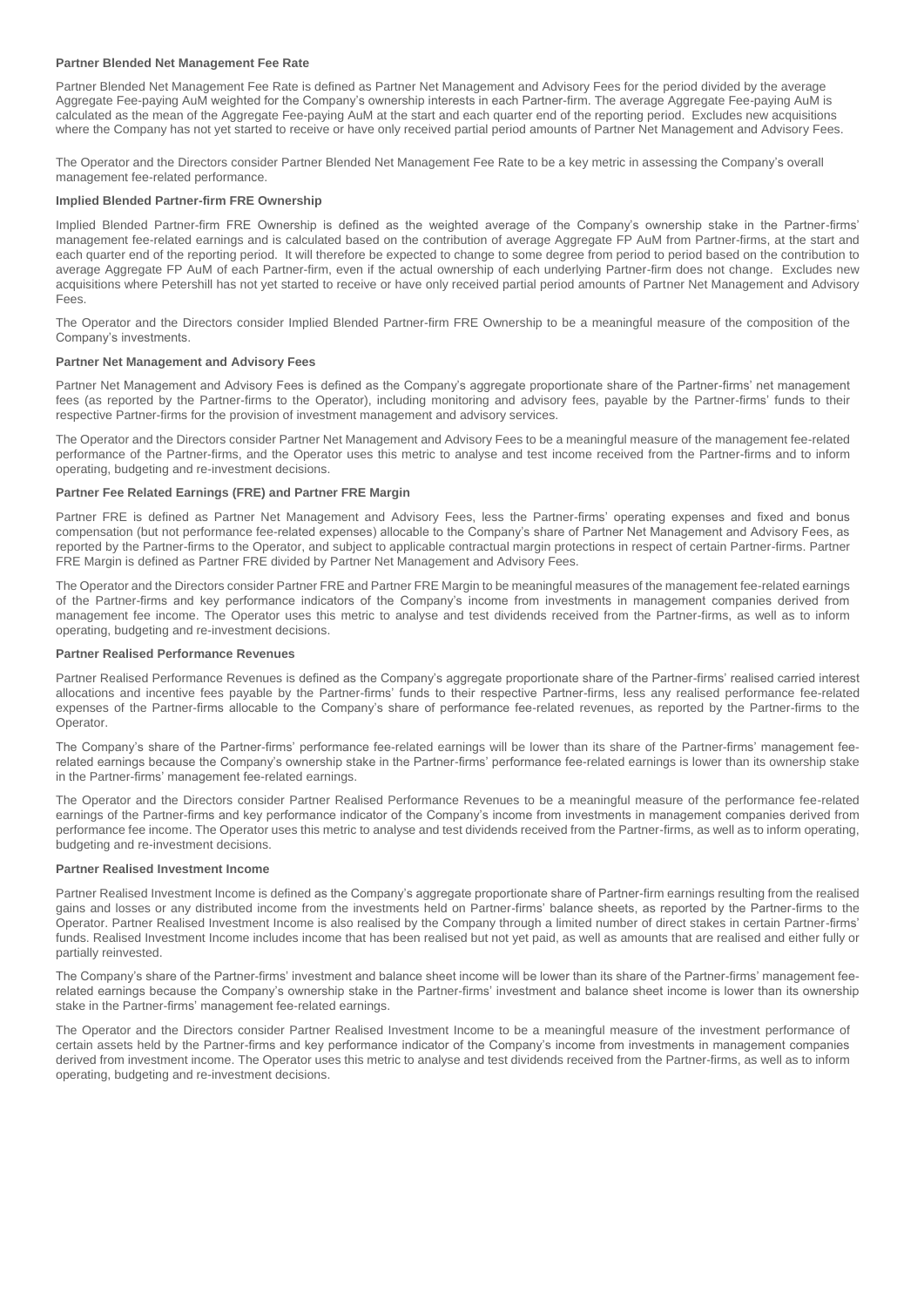### **Partner Distributable Earnings and Partner Distributable Earnings Margin**

Partner Distributable Earnings is defined as the sum of Partner FRE, Partner Realised Performance Revenues and Partner Realised Investment Income. Partner Distributable Earnings Margin is defined as Partner Distributable Earnings divided by the sum of Partner Net Management and Advisory Fees, Partner Realised Performance Revenues and Partner Realised Investment Income.

The Operator and the Directors consider Partner Distributable Earnings and Partner Distributable Earnings Margin to be meaningful measures of the overall performance of the Partner-firms and key performance indicators of the Company's total income from investments in management companies. The Operator uses this metric to analyse and test dividends received from the Partner-firms, as well as to inform operating, budgeting and re-investment decisions. These measures reflect any contractual margin protections or revenue share interests that the Company may have with the Partner-firms, which means that the Partner Distributable Earnings Margin may differ from the margins achieved by other shareholders or partners of the Partner-firms.

### **Partner Revenues**

Partner Revenues is defined as the sum of Partner Net Management and Advisory Fees, Partner Realised Performance Revenues and Partner Realised Investment Income.

The Operator and the Directors consider Partner Revenues to be a meaningful measure of the overall performance of the Partner-firms. The Operator uses this metric to inform operating, budgeting and re- investment decisions.

### **Partner Private Markets Accrued Carried Interest**

Partner Private Markets Accrued Carried Interest is defined as the Company's proportionate share of the Partner-firms' balance sheet accrued carry (as reported by the Partner-firms to the Operator) and represents the Company's proportionate share of the accumulated balance of unrealised profits from the Partner-firms' funds.

The Operator and the Directors consider Partner Accrued Carried Interest to be a meaningful measure of the performance of the private markets Partner-firms and potential future private markets Partner Realised Performance Revenues. Absolute return performance fees are not accrued and are instead realised annually. The Operator uses Partner Accrued Carried Interest to assess future expected carried interest payments and inform operating, budgeting and re-investment decisions. This key operating metric reflects data reported to the Operator on a three-month lag.

### **Investment Capital**

Investment Capital is defined as the sum of the reported value of the balance sheet investments from the Partner-firms. The Operator and the Directors consider Investment Capital to be a meaningful measure of the performance of the Partner-firms' balance sheet investments and potential future Partner Realised Investment Income. The Operator therefore uses Investment Capital to assess future expected Partner Realised Investment Income and inform operating, budgeting and re-investment decisions.

### **AuM and associated data**

The data presented in this document for the following key operating metrics reflects AuM data reported to the Operator on a three-month lag. This three-month data lag is due to the timing of the financial information received by the Operator from the Partner-firms, which generally require at least 90 days following each period end to present final financial information to the Operator. The key operating metrics reflected on a three-month lag are:

- Aggregate Partner-firm AuM
- Aggregate FP Partner-firm AuM
- Average Aggregate FP Partner-firm AuM
- Aggregate Performance Fee Eligible Partner-firm AuM
- Average Aggregate Performance Fee Eligible Partner-firm AuM
- Partner Blended Net Management Fee Rate
- Implied Blended Partner-firm FRE Ownership
- Partner Private Markets Accrued Carried Interest
- Investment Capital

In respect of Investment Capital, the data may be adjusted for any known valuation impacts following the reporting date of the information received from the Partner-firms.